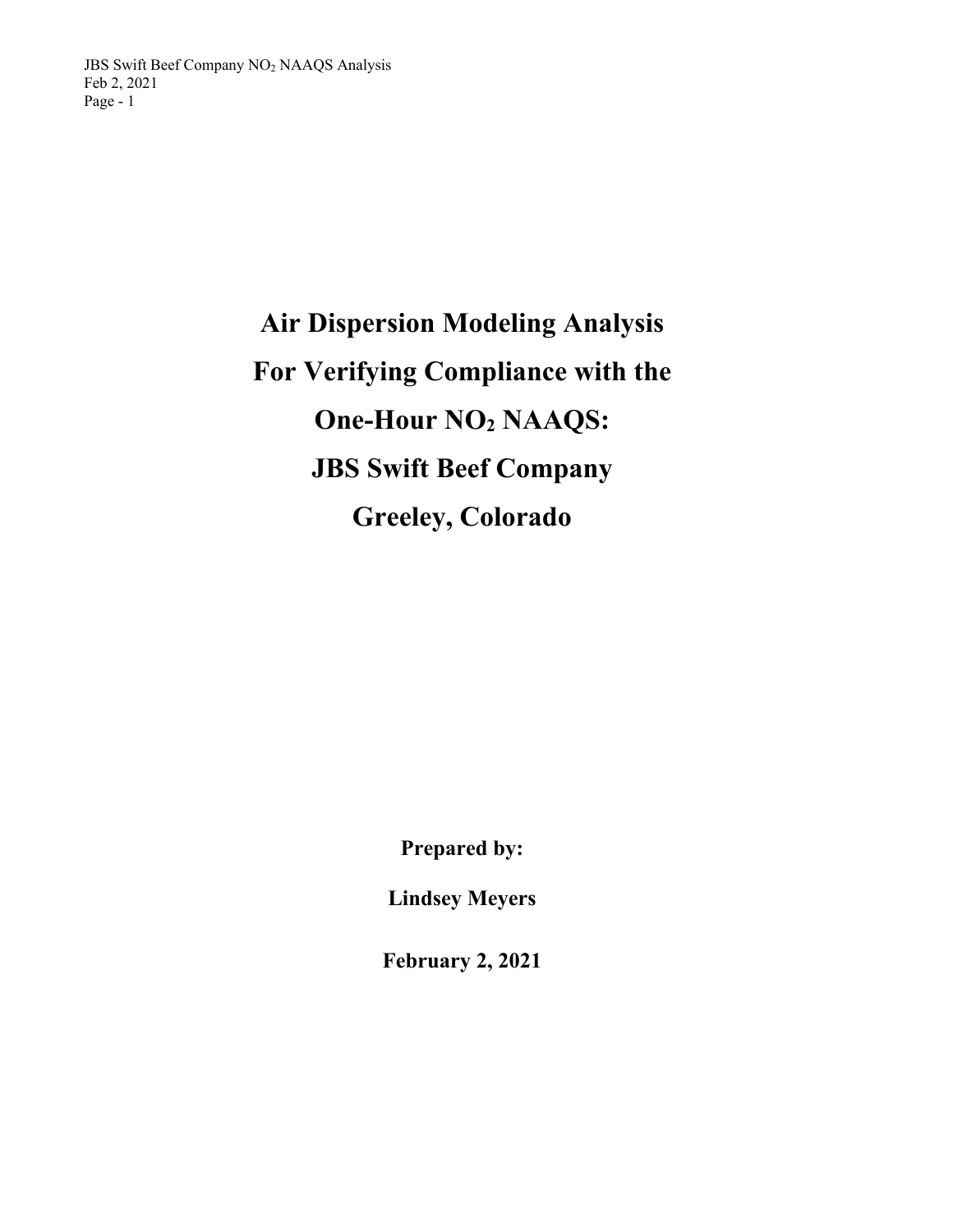JBS Swift Beef Company NO<sub>2</sub> NAAQS Analysis<br>Feb 2, 2021<br>Page - 2

## **TABLE OF CONTENTS**

| 1. |                |  |  |  |  |  |
|----|----------------|--|--|--|--|--|
| 2. |                |  |  |  |  |  |
|    | a.             |  |  |  |  |  |
|    | $\mathbf b$    |  |  |  |  |  |
|    | C.             |  |  |  |  |  |
|    | d.             |  |  |  |  |  |
|    | e.             |  |  |  |  |  |
|    |                |  |  |  |  |  |
|    | g.             |  |  |  |  |  |
|    | h.             |  |  |  |  |  |
|    | $\mathbf{i}$ . |  |  |  |  |  |
| 3. |                |  |  |  |  |  |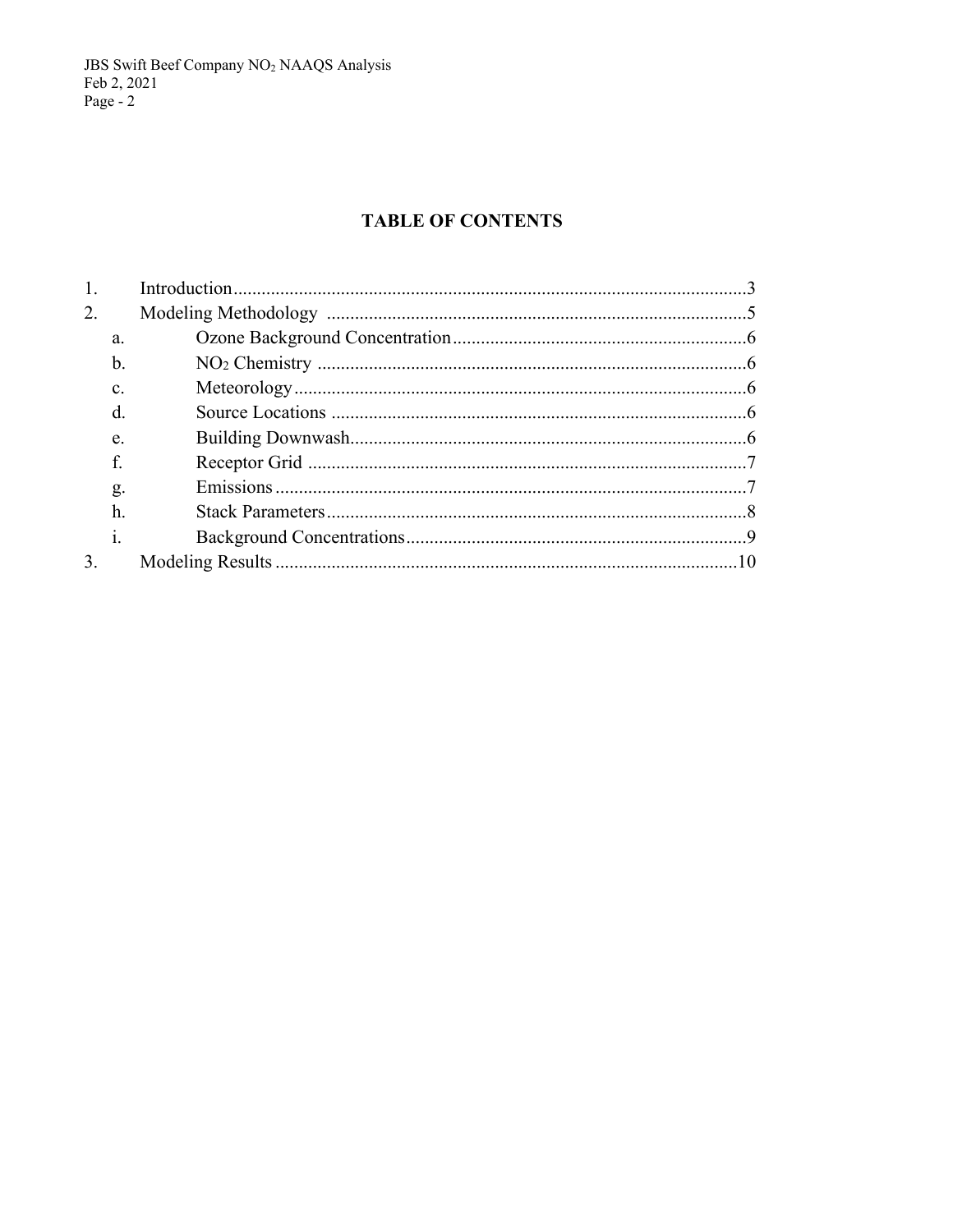JBS Swift Beef Company NO<sub>2</sub> NAAQS Analysis Feb 2, 2021 Page - 3

## **1. INTRODUCTION**

I hold an M.A. (2012) degree in Geography from California State University, Northridge, where I specialized in GIS and air dispersion modeling. I have broad experience as a consultant. I have performed numerous air quality modeling analyses using AERMOD and other air dispersion models, prepared meteorological data using AERMET, performed health risk assessments, and created many detailed maps and graphics. I have experience preparing analyses of various emission types from many sources and facilities including natural gas and coal-fired power plants, agricultural fields, and mobile sources. My curriculum vitae can be downloaded here.

The Center for Biological Diversity recently asked me to perform a Tier  $3 \text{ NO}_2$  modeling analysis of JBS Swift Beef Company in Greeley, Colorado. JBS currently has a draft construction permit out for public comment.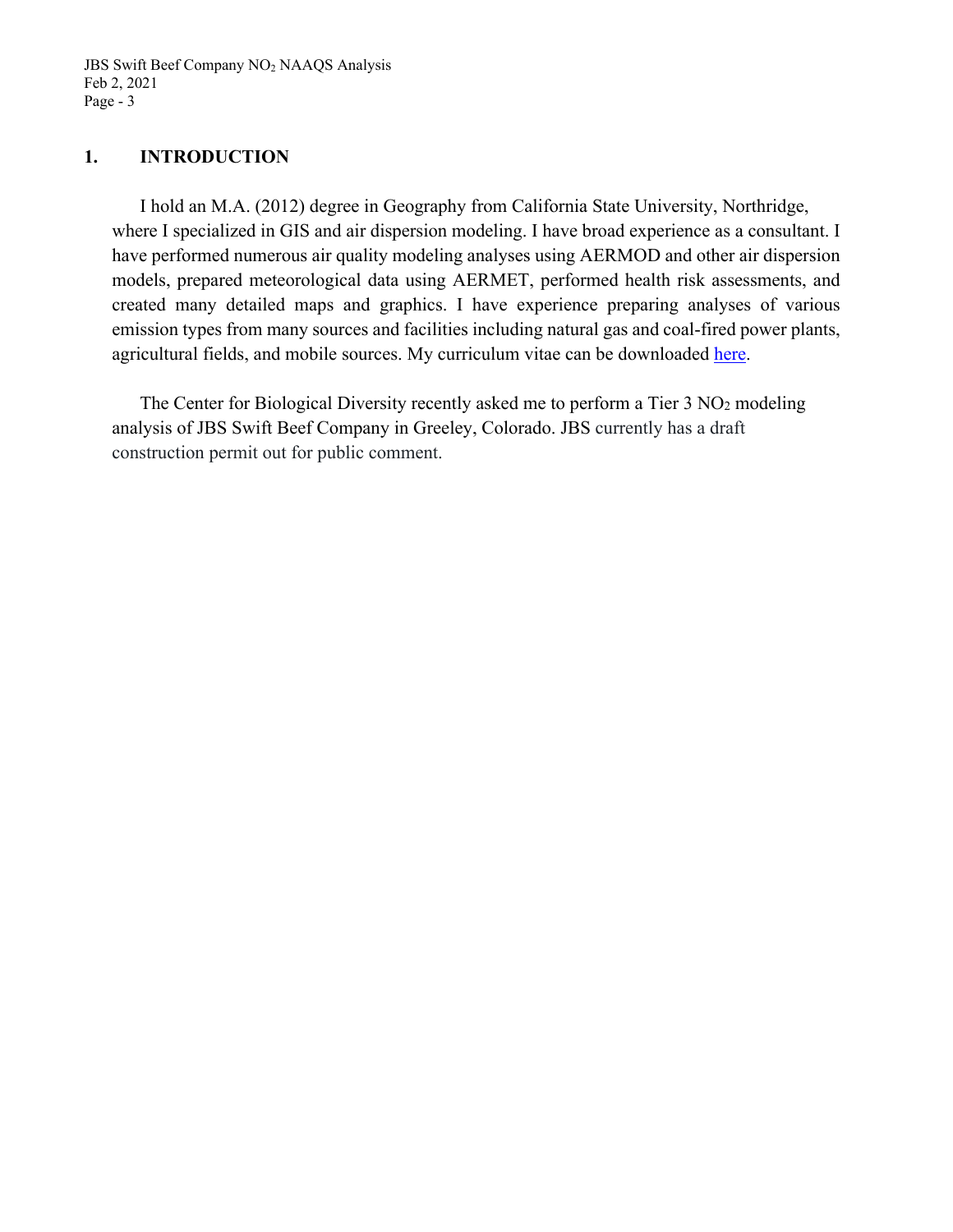JBS Swift Beef Company NO2 NAAQS Analysis Feb 2, 2021 Page -  $4$ 

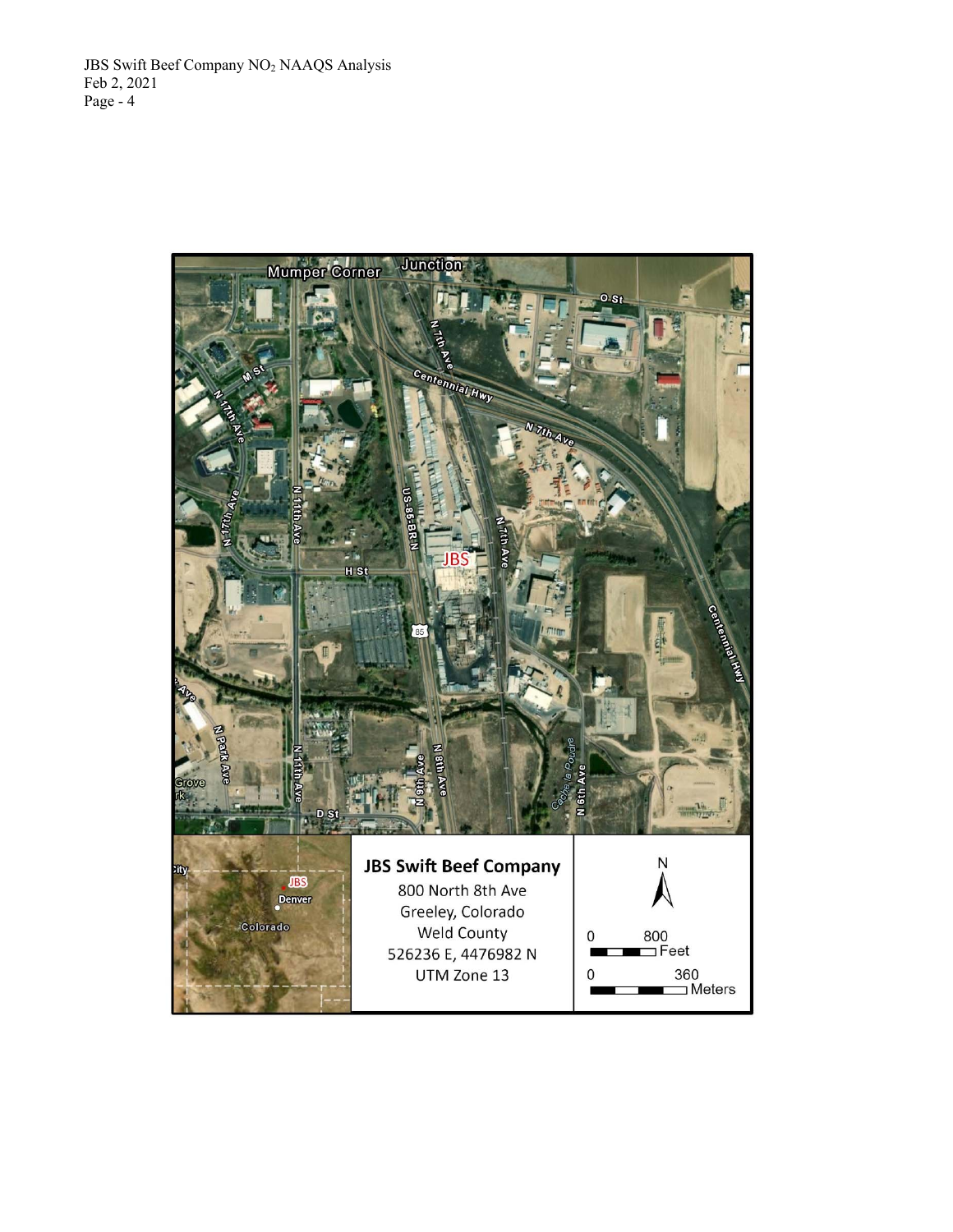## **2. MODELING METHODOLOGY**

The one-hour  $NO<sub>2</sub> NAAQS$  takes the form of a three-year average of the  $98<sup>th</sup>$ -percentile of the annual distribution of daily maximum one-hour concentrations, which cannot exceed 100 ppb.<sup>1</sup> The one-hour NO<sub>2</sub> NAAQS of 100 ppb equals 188  $\mu$ g/m<sup>3</sup>.<sup>2</sup> The 98<sup>th</sup>-percentile of the annual distribution of daily maximum one-hour concentrations corresponds to the eighth-highest value at each receptor for a given year.

The USEPA describes a three-tiered screening process for modeling NO2:

"Tier 1 – assume full conversion of NO to  $NO<sub>2</sub>$ , where total  $NO<sub>x</sub>$  concentrations are computed with a refined modeling technique specified in Section 4.2.2 of Appendix W.

Tier  $2$  – multiply Tier 1 results by empirically derived NO2/NO<sub>x</sub> ratios, with 0.75 as the national default ratio for annual  $NO<sub>2</sub>$  (Chu and Meyer, 1991) and 0.80 as the national default ratio for hourly  $NO<sub>2</sub>$  (Want, et al, 2011; Janssen, et al, 1991), as recommended in U.S. EPA, 2011.

Tier 3 – detailed screening methods may be used on a case-by-cases basis. At this time, OLM (Cole and Summerhays, 1979) and the PVMRM (Hanrahan, 1999) are considered to be appropriate as detailed screening techniques." $3$ 

For this analysis, I implemented a Tier 3 modeling approach. I modeled using USEPA's AERMOD program, version 19191, obtained from the Support Center for Regulatory Atmospheric Modeling (SCRAM) website. AERMOD is the USEPA preferred air dispersion model for determining air impacts within 50 kilometers of air pollution emission sources.<sup>4</sup> Version 19191 is the latest version of the AERMOD model.

<sup>&</sup>lt;sup>1</sup> USEPA, Additional Clarification Regarding Application of Appendix W Modeling Guidance for the 1-hour NO<sub>2</sub> National Ambient Air Quality Standard, March 1, 2011.

<sup>&</sup>lt;sup>2</sup> The ppb to  $\mu g/m^3$  conversion is found in the source code to AERMOD v. 12060, subroutine Modules. The conversion calculation is  $100/0.5319 = 188.0 \text{ µg/m}^3$ .

<sup>. 3</sup> USEPA, Clarification on the Use of AERMOD Dispersion Modeling for Demonstrating Compliance with the N02 National Ambient Air Quality Standard, September 30, 2014 4

USEPA, Revision to the Guideline on Air Quality Models: Adoption of a Preferred General Purpose (Flat and Complex Terrain) Dispersion Model and Other Revisions, Appendix W to 40 CFR Part 51, November 9, 2005.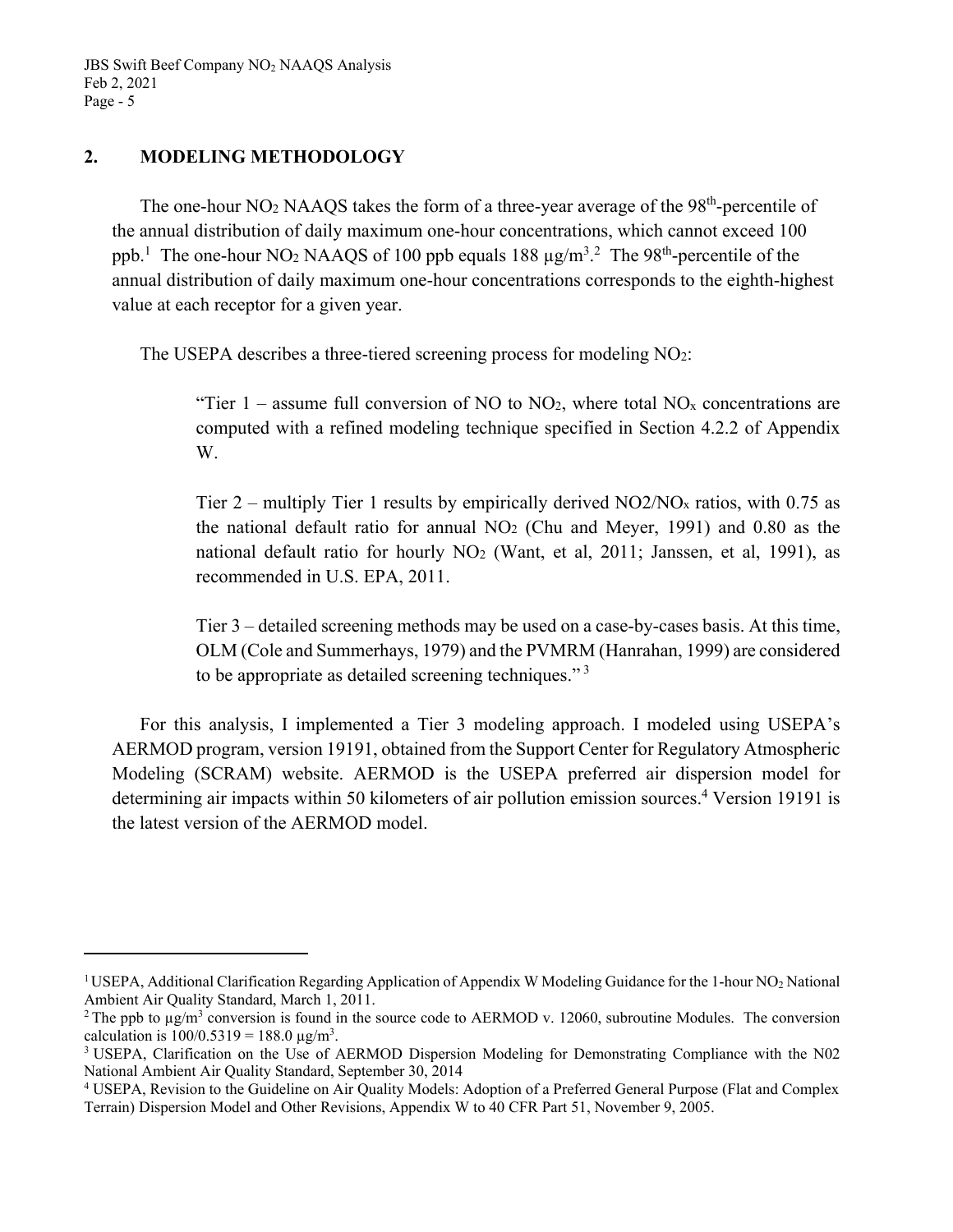#### **a. Ozone Background Concentration**

Tier 3 NO2 modeling requires background levels of ozone. In my modeling analysis, I used a seasonal - hourly background concentration profile provided by CDPHE with data from the Weld County Tower ozone monitor. The data is from years  $2017 - 2019$ .

## **b. NO2 Chemistry**

I used the Tier 3 NO2 Ozone Limiting Method (OLM) with an equilibrium ratio of 0.9 and an in-stack ratio (ISR) of 0.1579 for all sources at the JBS Swift Beef Company facility. This value is the highest ISR value found for boilers on EPA's NO2 ISR database, and it is a very conservative value that would be applicable for all the boilers at the JBS facility.

#### **c. Meteorology**

CDPHE provided me with two sets of meteorological data. One set is five years of surface data (1993-1997) from the Kodak station in Windsor, CO, processed with AERMET v19191. The Kodak station is approximately 15 kilometers west of the JBS facility. Upper air data is from the Denver Stapleton Airport (KDEN) station in Denver, CO. The other set is 2009 data from the Fort St. Vrain station in Platteville, CO, also processed with AERMET v19191. Fort St. Vrain is approximately 25 kilometers southwest of the JBS facility. I was given datasets both with and without adjusted u\* for each station. I modeled all four meteorology scenarios.

#### **d. Source Locations**

The coordinates and base elevations for most sources at the JBS Swift Beef Company facility can be found in the corresponding Air Pollutant Emissions Notices (APENs). For those APENs that did not include this information, the location was estimated from a Google Earth image of the facility and the terrain elevation was assumed to be the same across the entire plant given that the terrain is graded.

#### **e. Building Downwash**

I did not consider the downwash effect on JBS facility's emissions in my analysis because there was no information available for the coordinates and dimensions of the buildings and structures at the plant.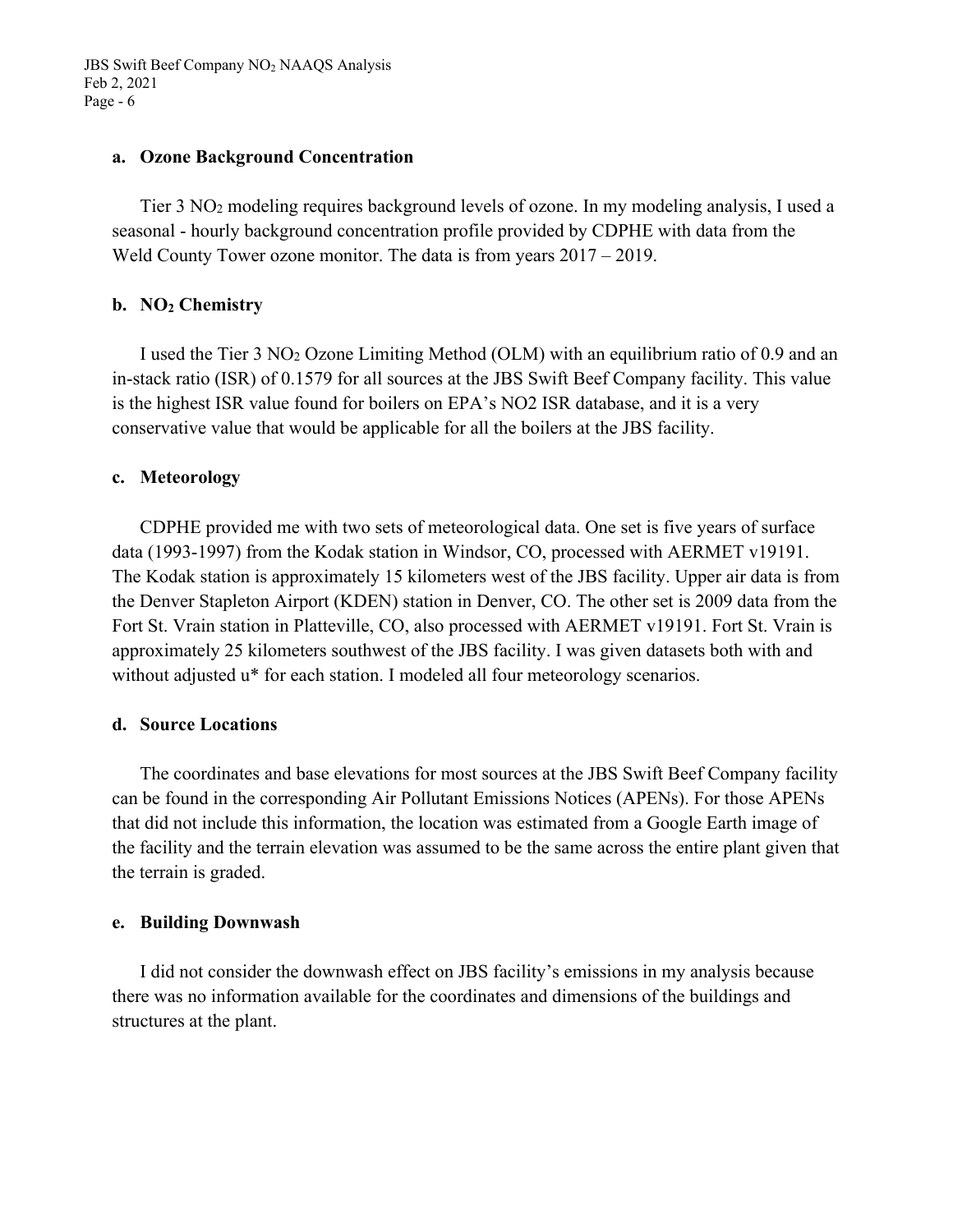## **f. Receptor Grid**

I modeled a grid of 1,608 receptors with 50-meter spacing centered at the JBS Swift Beef Company facility, outside the apparent fence line of the facility, and extending 1 km in each direction. Terrain elevations were processed with AERMAP v18081 using 1/3 arc-sec resolution USGS NED files.

## **g. Emissions**

I modeled emissions derived from information in the APENs (AIRS ID 123-0018) and the permit (95WE757). The facility has the potential to emit close to 100 tpy of  $NO<sub>x</sub>$ , which would make it a major source given its location in a serious ozone nonattainment zone. However, the company has accepted an annual  $NO<sub>x</sub>$  emission limit of 33 tpy, thus becoming a synthetic minor source. This emission limit would force some of the emissions units (i.e., pieces of equipment) to either operate at less than full capacity or less than full time (i.e., 8750 hours/year). However, the permit does not include any restriction on the operating schedule or on the operating mode of the units (i.e., load percentage of full capacity), so these units are capable of operating at full capacity for 24 hours/day for many days of the year without exceeding the annual  $NO<sub>x</sub>$  emissions limit. Therefore, because this modeling exercise is for an hourly ambient air standard, to account for those hours and days in which the units can operate at full capacity, the maximum allowable hourly emissions were used to model the 1-hr NO<sub>2</sub> NAAQS. These maximum hourly emission rates were calculated as described below based on the rating of the unit, the heat content of the fuel, and the CDPHE-approved emissions factor as reported in the corresponding APENs:

## BOILER 001:

21 MMBTU/hr x 1 MMSCF/1020 MMBTU x 100 lbs/MMSCF x 454 g/lb x 1 hr/3600 sec =  $0.259$  g/s

ROTARY DRYER 003 (Low NOx burner):

30 MMBTU/hr x 1 MMSCF/1020 MMBTU x 50 lbs/MMSCF x 454 g/lb x 1 hr/3600 sec =  $0.1855$  g/s

## ROTARY BLOOD DRYER 004:

3 MMBTU/hr x 1 MMSCF/1020 MMBTU x 100 lbs/MMSCF x 454 g/lb x 1 hr/3600 sec =  $0.037$  g/s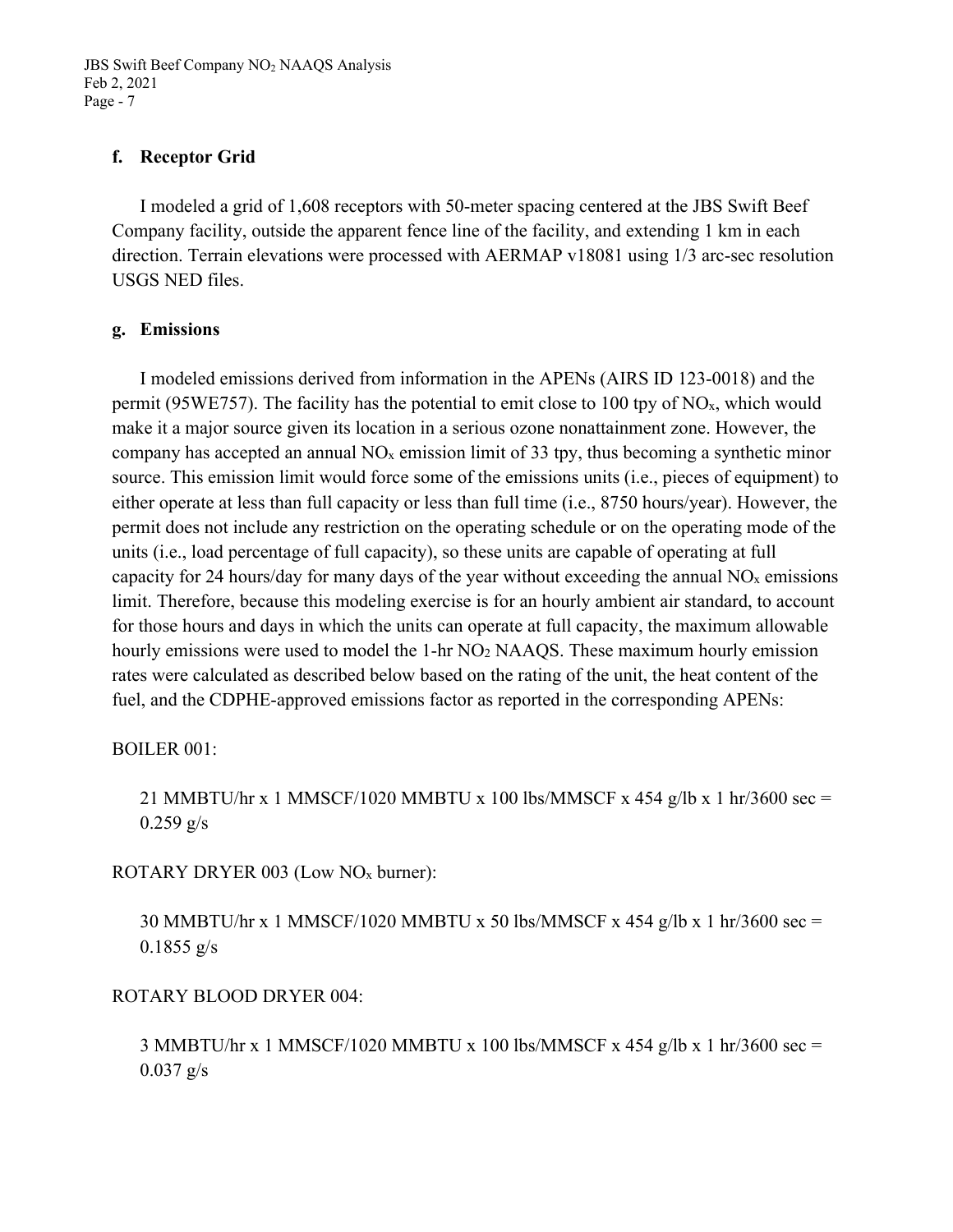STEAM UNIT #2 006:

 62.756 MMBTU/hr x 1 MMSCF/1020 MMBTU x 100 lbs/MMSCF x 454 g/lb x 1 hr/3600  $sec = 0.7759$  g/s

BOILER 011 (low NOx burner):

51.7 MMBTU/hr x 1 MMSCF/1020 MMBTU x 50 lbs/MMSCF x 454 g/lb x 1 hr/3600 sec = 0.3196 g/s

STEAM UNIT #4 013:

62.756 MMBTU/hr x 1 MMSCF/1020 MMBTU x 100 lbs/MMSCF x 454 g/lb x 1 hr/3600  $\sec = 0.7759$  g/s

STEAM UNIT #3 017:

61.236 MMBTU/hr x 1 MMSCF/1020 MMBTU x 100 lbs/MMSCF x 454 g/lb x 1 hr/3600  $sec = 0.757$  g/s

STEAM UNIT #5 018:

62.756 MMBTU/hr x 1 MMSCF/1020 MMBTU x 100 lbs/MMSCF x 454 g/lb x 1 hr/3600  $sec = 0.7759$  g/s

BONE DRYER 019:

30 MMBTU/hr x 1 MMSCF/1020 MMBTU x 100 lbs/MMSCF x 454 g/lb x 1 hr/3600 sec = 0.3709 g/s

EVAPORATOR 020 (Low NOx burner):

9.9 MMBTU/hr x 1 MMSCF/1020 MMBTU x 50 lbs/MMSCF x 454 g/lb x 1 hr/3600 sec = 0.0612 g/s

### **h. Stack Parameters**

Stack parameters were extracted from the APENs. Four sources were not included in the modeling because the APENs did not include any stack parameters: Units with Airs ID 123-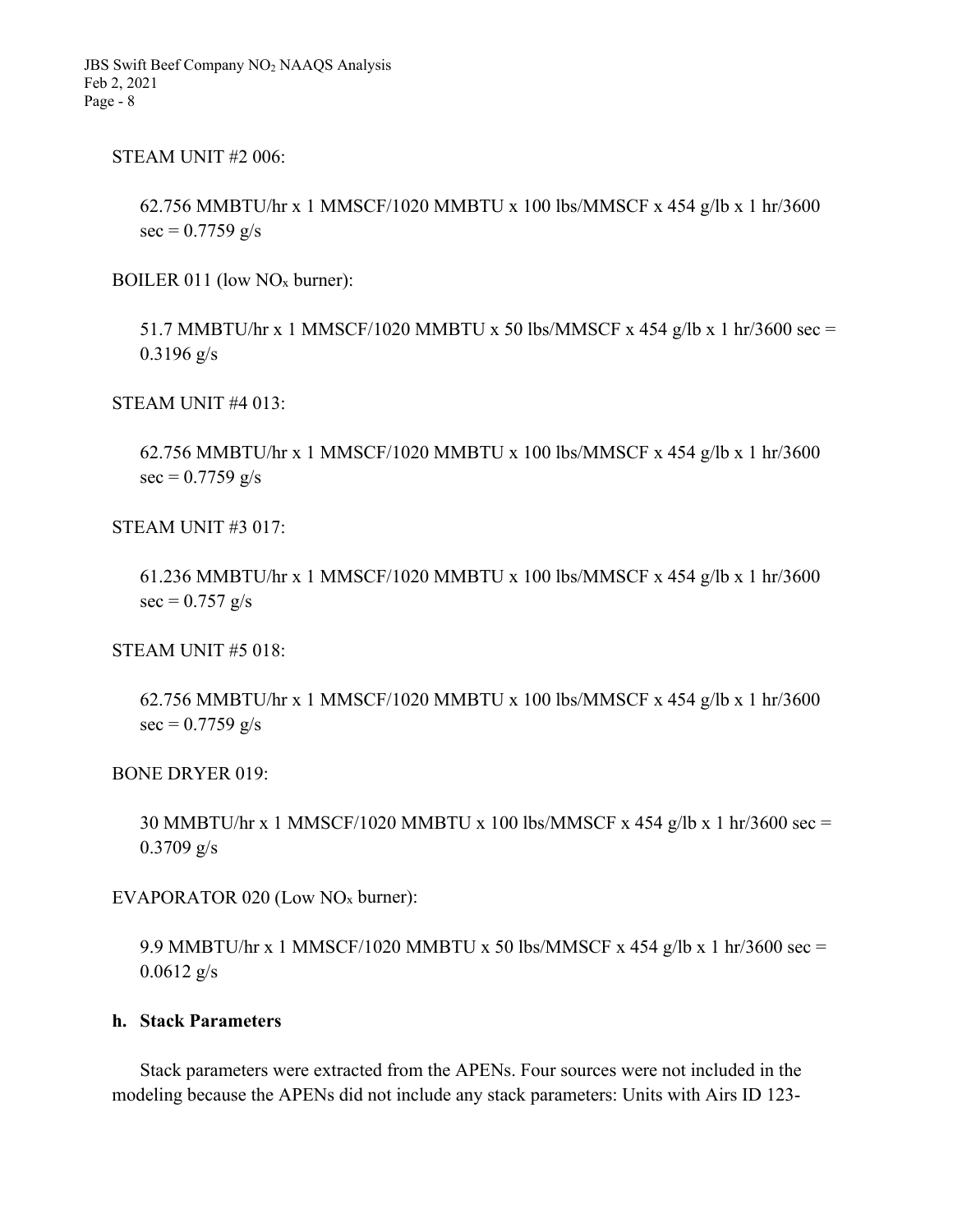| <b>JBS Source Parameters and Emissions</b> |                |                 |                 |               |          |                 |                 |  |  |
|--------------------------------------------|----------------|-----------------|-----------------|---------------|----------|-----------------|-----------------|--|--|
|                                            |                |                 | NO <sub>x</sub> | Release       | Temp.    | <b>Exit</b>     | <b>Stack</b>    |  |  |
|                                            | <b>UTM</b>     | <b>UTM</b>      | <b>Emission</b> | <b>Height</b> | (degrees | <b>Velocity</b> | <b>Diameter</b> |  |  |
| Source                                     | <b>Easting</b> | <b>Northing</b> | Rate $(g/s)$    | (m)           | K)       | (m/s)           | (m)             |  |  |
| Boiler 001                                 | 526215.83      | 4476937.80      | 0.259           | 7.62          | 449.82   | 4.13            | 0.6096          |  |  |
| Rotary Dryer                               |                |                 |                 |               |          |                 |                 |  |  |
| 003                                        | 526226.00      | 4476953.00      | 0.1855          | 11.2776       | 394.26   | 4.79            | 1.58            |  |  |
| Rotary Blood                               |                |                 |                 |               |          |                 |                 |  |  |
| Dryer 004                                  | 526195.48      | 4476961.03      | 0.037           | 12.192        | 366.48   | 7.55            | 0.6604          |  |  |
| Steam Unit #2                              |                |                 |                 |               |          |                 |                 |  |  |
| 006                                        | 526215.13      | 4476943.57      | 0.7759          | 6.7056        | 449.82   | 8.26            | 0.9144          |  |  |
| Boiler 011                                 | 526232.00      | 4476921.00      | 0.3196          | 6.7056        | 449.82   | 6.096           | 0.9144          |  |  |
| Steam Unit #4                              |                |                 |                 |               |          |                 |                 |  |  |
| 013                                        | 526221.44      | 4476932.15      | 0.7759          | 6.7056        | 449.82   | 7.19            | 0.9144          |  |  |
| Steam Unit #3                              |                |                 |                 |               |          |                 |                 |  |  |
| 017                                        | 526224.83      | 4476932.94      | 0.757           | 6.7056        | 449.82   | 6.096           | 0.9144          |  |  |
| Steam Unit #5                              |                |                 |                 |               |          |                 |                 |  |  |
| 018                                        | 526229.31      | 4476937.39      | 0.7759          | 6.7056        | 449.82   | 7.19            | 0.9144          |  |  |
| Bone Dryer 019                             | 526264.64      | 4477008.97      | 0.3709          | 11.2776       | 394.26   | 4.79            | 0.9144          |  |  |
| Evaporator 020                             | 526216.99      | 4476886.19      | 0.0612          | 7.3152        | 354.82   | 3.25            | 0.4572          |  |  |

#### 0018-002, 123-0018-005, 123-0018-007, and 123-0018-009.

#### **i. Background Concentrations**

There are 303 facilities within a 20-kilometer radius of the JBS Swift Beef Company. Those 303 facilities emit a total of  $3,128$  tpy of NO<sub>x</sub> and most include multiple emissions sources making for approximately 2,000 individual sources to be modeled. Modeling this large number of sources is an extremely time-consuming task. This modeling exercise does not include any nearby sources and instead I have added a conservative background level to the impacts caused by the JBS facility as indicated by CDPHE.

I modeled with a seasonal - hourly background concentration profile provided by CDPHE with data from the CAMP monitoring site in Globeville. The data is from years 2017-2019.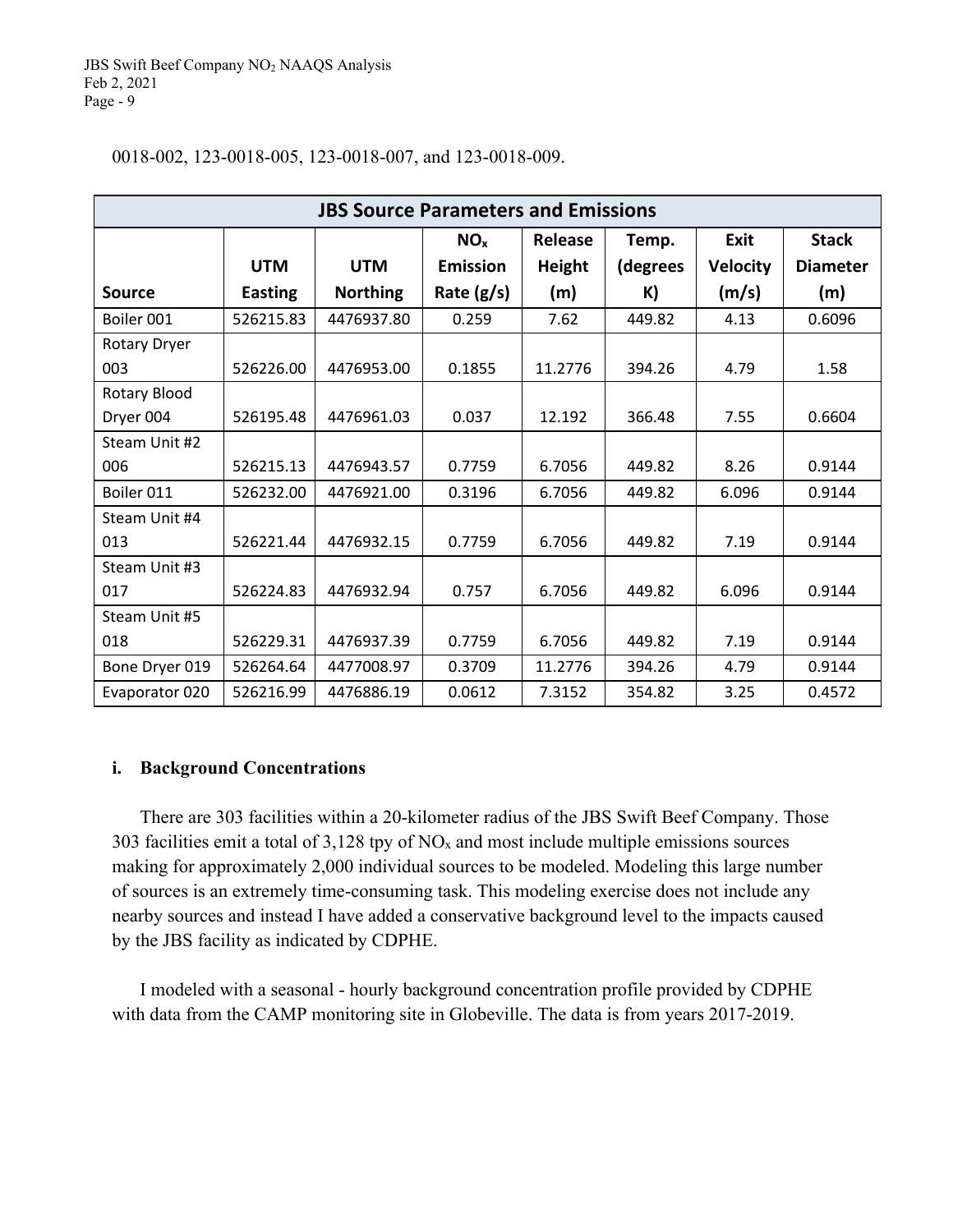## **3. MODELING RESULTS**

Each of the four meteorology scenarios that I modeled indicated NO2 levels in exceedance of the 1-hour NO<sub>2</sub> NAAQS of 100 ppb or 188  $\mu$ g/m<sup>3</sup>. Neither the meteorology station location nor the use of adjusted u\* significantly changed the concentration nor location of the peak modeled results. The following results are in accordance with EPA's guidance that  $NO<sub>2</sub>$  concentrations should be modeled as the highest eighth high value, which corresponds to the 98th percentile of the maximum daily concentration averaged across the years of meteorological data. The results include conservative background NO2 concentrations.

| Nitrogen dioxide (NO2)                 |                           | Tier 3 OLM |          |
|----------------------------------------|---------------------------|------------|----------|
|                                        | <b>Facility</b>           |            |          |
|                                        | highest 98th              |            |          |
|                                        | percentile                |            |          |
|                                        | concentration             |            |          |
| <b>Meteorology Scenario</b>            | $(\mu$ g/m <sup>3</sup> ) | $XUTM$ (m) | YUTM (m) |
| Kodak/KDEN 1993-1997 with adj u*       | 224.95                    | 526186     | 4476732  |
| Kodak/KDEN 1993-1997 without adj u*    | 223.35                    | 526136     | 4476732  |
| Ft. St. Vrain/KDEN 2009 with adj u*    | 230.56                    | 526286     | 4476732  |
| Ft. St. Vrain/KDEN 2009 without adj u* | 222.40                    | 526286     | 4476732  |
|                                        |                           |            |          |

The results of this modeling exercise are likely underestimating real impacts for several reasons:

- Four emissions sources at the JBS facility were not included because of the lack of data in the corresponding APENs. Adding these sources will increase the emissions and the modeled impact.

- The downwash effect caused by the JBS buildings and structures were not included because of the lack of information about the dimensions of these buildings. The downwash effect tends to create areas of higher concentrations in the vicinity of the facility and therefore the impacts are expected to be higher.

- There are 20 facilities in the immediate vicinity of the JBS facility, within a 5-kilometer radius, emitting 355 tpy of NOx. Among those facilities are included two large ones: the DCP Lucerne Gas Plant which emits 188 tpy of NOx, and the Leprino Foods Company which emits 57 tpy of NO<sub>x</sub>. The background concentrations would generally account for the transport of emissions from the larger area and therefore would account for the contribution of the majority of the nearby facilities, but it is unlikely to account for the combined impact